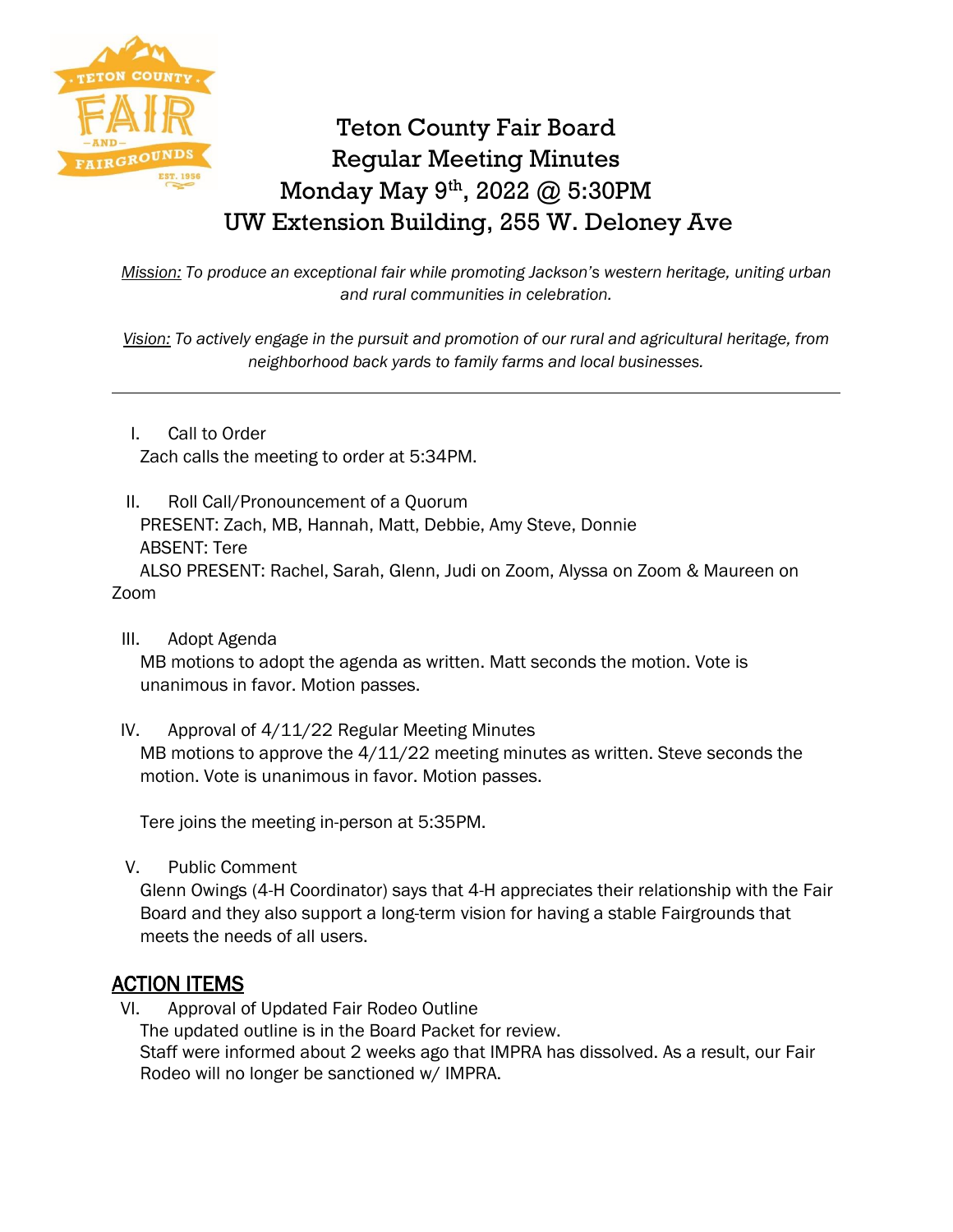Rachel immediately contacted Sarah, Alyssa & Keith to find out what this meant for our current stock contract and if we would have to put the contract back out to bid. The scope of work that we put out in January required any bidders to be IMPRA-approved stock contractors. It was confirmed that we would not have to put the contract back out to bid and that we could move forward as planned. Instead, we would like to partner with the Idaho Saddles Series to get the same cross-promotion and attract contestants, particularly in our rough stock events. The only commitment is a \$900 sponsorship for a saddle for the finals.

The good news is that we won't have to pay IMPRA 4% of all entry fees and added money so we can essentially payback 100% of the entry fees and added money to contestants. We also won't have to take \$18 (timed-events) and \$20 (barrel racing) out of entry fees to pay timers and judges.

One concern was that IMPRA supplied the timers and judges and the fees taken out of entry fees went toward paying these people. It was not written into the scope of work that the stock contractor provide these positions or people, however our contractor is still willing to hire these people to be at our rodeo.

We had budgeted \$2000 to pay IMPRA the 4% and we can reallocate that money to pay for the \$900 saddle sponsorship and the timers and judges.

The Fair Rodeo Committee met on Wednesday April 20<sup>th</sup> to discuss this new information and changes. The outline was updated, and the committee is recommending approval of the outline to the Fair Board.

Hannah motions to approve the updated Fair Rodeo Outline as presented. MB seconds the motion. Discussion: Amy explains that Rachel did leg work to make changes along with Keith for the stock contract, bid process regarding any legal implications with this new information. If the public has questions/discussion about the stock contract, they should contact Keith. Zach, MB, Hannah, Matt, Debbie, Amy Steve, & Donnie vote in favor. Tere abstains. Vote is 8-0-1. Motion passes.

#### VII. Approval of Fair Rodeo "Funny Man"

John Bauer from the Rodeo Committee recommends that the Fair Board consider getting a "funny man" for the Fair Rodeo to entertain the crowd. He is suggesting we hire "Timber Tuckness" for our rodeo. The cost to have him at our rodeo is \$1200. We did not budget for this act, however, with our overage in sponsorships, we have plenty of money to hire and pay him.

Tere motions to approve hiring "Timber Tuckness" for \$1200 to attend our Fair Rodeo. Matt seconds the motion. Vote is unanimous in favor. Motion passes.

#### VIII. Fair Promotional Schwag

The idea of purchasing Fair promotional schwag to sell has come up. We have additional money to spend with the overage in sponsorships. Selling items would also be a revenue source for the Fair. A few ideas, with the Fair logo on them, include Kleen Kanteen stainless steel pints, trucker hats, stickers etc. Options, information and pricing is included in the Board Packet for review.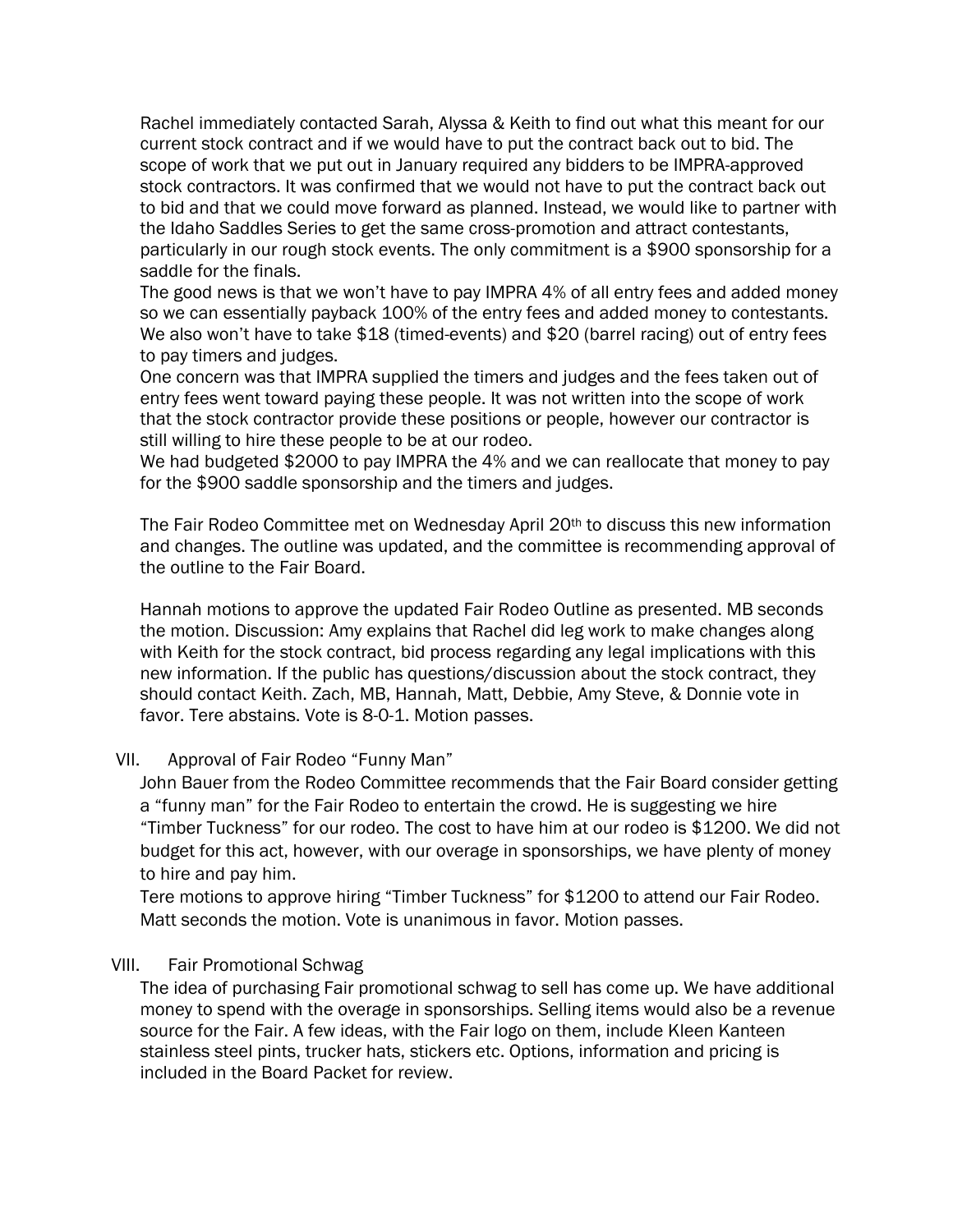MB motions to approve purchasing 1000 of the 16 oz. Kleen Kanteen steel pints – 500 black cups w/ a white logo and 500 white cups w/ a black logo. Steve seconds the motion. Vote is unanimous in favor. Motion passes.

Hats – The Fair Board asks Rachel to reach out to some local companies for estimates on hats. The Board tables this item until the June meeting.

Stickers – MB will talk to Torrey Webster at Exposure Signs about stickers. The Board tables this item until the June meeting.

IX. Fair Board decision to take a stance on SPET Application/Fairgrounds Relocation The Fair Board if they would like to, discuss as a collective body, whether or not they want to take a stance on the SPET Application/Fairgrounds Relocation. Either way, the Board may choose and submit their public comment on Tuesday May 10<sup>th</sup> at the JIM between 9:00 AM and Noon.

The discussion goes around the room and each Fair Board member gives their opinion on whether or not they think the Board should take a stance.

MB motions that the Fair Board take a stance on the SPET application/Fairgrounds Relocation. Tere seconds the motion.

Discussion: MB says that she feels like the Board taking a stance may be premature and that the first step is getting the Town to extend the ground lease until 2030. Steve thinks we should take a stance, otherwise, the can will continue to get kicked down the road and the Fair Board's voice needs to be heard. Zach says that we should "ride for the brand" and what we really need is a permanent solution for the Fairgrounds. Deb asks Matt about his comment regarding our Constitutional right to speak freely if the Board makes decision to take a stance. Matt explains that any decision made by the collective body has to be upheld by all Board members whether they agree with it or not. There is further discussion about preserving the current grounds for the nightly rodeo within city limits and also supporting a County fairgrounds relocation.

Zach, MB, Tere, Amy, Steve, & Donnie vote in favor of the Fair Board taking a stance. Deb, Matt & Hannah vote in opposition and would like to remain neutral. The vote is 6-3- 0. Motion passes.

X. Approve Letter to Town Council/Board of County Commissioners RE: Fair Board stance on SPET Application/Fairgrounds Relocation

Hannah motions to approve the letter of support for the SPET Application/Fairgrounds Relocation. MB seconds the motion.

Discussion: Rachel reads the letter of support and the letter of opposition out loud. The discussion goes around the room and each Fair Board member gives their opinion on supporting the SPET Applications/Fairgrounds Relocation.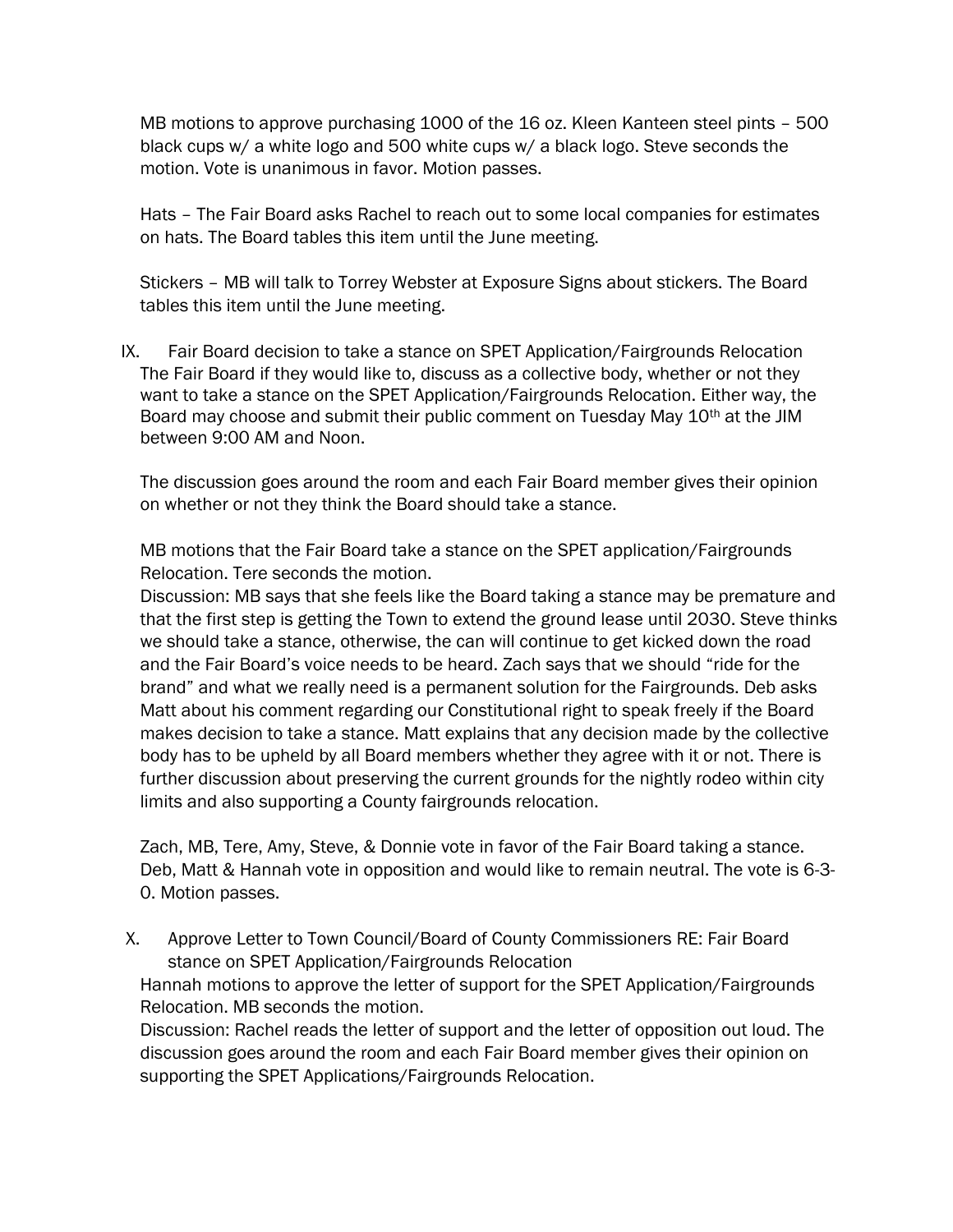Vote is unanimous to support the SPET Application/Fairgrounds Relocation. Motion passes.

# DISCUSSION ITEMS

#### XI. Sponsorship Updates

Rachel gives an update on sponsorships. A full list has been included in the Board Packet. We have collected \$110,150, plus \$14,500 in-kind donations to-date.

#### XII. Fair Book Updates

The master Fair schedule is included in the Board Packet for review. The Fair Book cover was sent to print on 4/22. The Fair Book (62 pages total, including the cover) was sent to print on  $5/6$ , 8000 copies. The book will be out for distribution on June  $1<sup>st</sup>$  as an insert in weekly JHN&G newspaper to in-county and out-of-county subscribers. We will have 2000 overrun copies for distribution through the Fair Office and throughout the County. It might be a good idea to get Fair Books to all of our sponsors. Rachel mentions that we did include info on our free/strolling acts in the books this year, as well as the list of Grassy Arena vendors and their operating hours.

#### XIII. Night Event Concessions - Food Truck Updates

We have Pinky G's committed to serve food and NA beverages at all 4 night events. Rachel was contacted by a guy in Afton who is converting an old 2-horse trailer into a food truck and wants to serve hot dogs at our night events. This food truck is called "Jackstand." Rachel was contacted by Amy from The Sagebrush Grille today and they can commit to Thursday, Saturday & Sunday nights. They are doing an event right before our Fair are unsure about whether or not they'll be ready for the Concert on Wednesday night. They may be able to make it work and we are waiting to hear back on their decision. Rachel also mentions that she has encouraged them all to serve NA beverages, which is written into the contract.

# OTHER DISCUSSION ITEMS

#### XIV. FY22/21 Fair Budget, review & updates

The current revenues and detailed expenditures are in the Board Packet for review. Rachel asks the Board if there are any questions. Rachel also explains that some expenses that are being paid now for the 2022 Fair, which show in the detailed sheets, but will be moved into next fiscal year.

#### XV. FY23 Budget Request, updates

The FY23 budget request, including itemized revenues and expenditures, are in the Board Packet for review. The budget will be officially approved at the end of June.

#### XVI. Matters & Announcements from Board & Staff

a. April Fair & Fairgrounds Manager Report & Updates

Rachel tells the Board about Frazier Carnival's request to come to Jackson a week early and add 5 additional nights of operation. If approved, this would impact JH Rodeo's contestant/horse trailer parking in the NW corner for 3 rodeo nights. Rachel & Zach spoke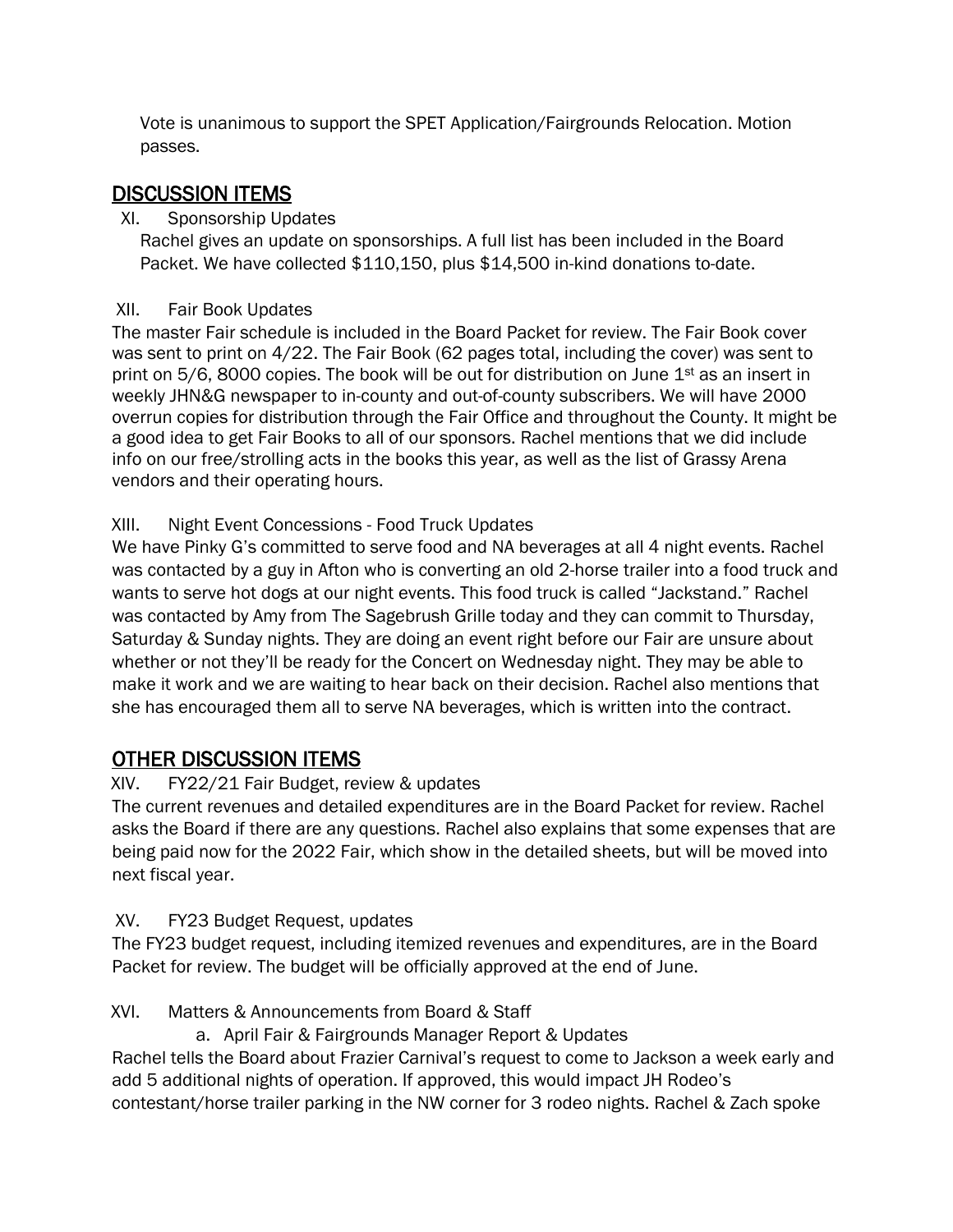with Bodee Wilson about the request. JH Rodeo was not in favor of the request. The Town likely will not approve Frazier's request without JH Rodeo's blessing. Frazier has an opportunity to go to Casper and Rachel let them know that they should take that opportunity.

### b. Fair Board Updates

Rachel lets the Board know that we've received a Vendor Application from the Teton County GOP party. 23 of 25 vendors have already been approved at the 4/11/22 meeting and we don't really have room for more. The application came in late and doesn't explain exactly what they'd like to do.

The Board discusses political participation and signage at Fair because it is an election year. Basically, the Board can determine a place where all political signs maybe posted on the Fairgrounds during Fair. All political signage may be posted in the designated area only.

## c. Fair Committee Updates

## Big Top Tent/Vendors/Acts

Hannah says the schedule has been finalized for the Big Top stage and strolling entertainment, except 1 slot. The Cookin' Cowboys are mentioned as a recommendation. Rules and structure for the Cornhole Tournament needs to be finalized. The beer garden needs some work in terms of the distributors. It is growing and isn't quite big enough yet for more than 2-3 taps. Grand Teton Brewing is a partner of JH Distributing and also sponsored the Big Top for \$3000.

Steve asks Rachel about the status of the new Fairgrounds Community Center/Exhibit Hall. Rachel says Fire/EMS have officially moved into their new home on Pearl Street. Staff is working with Ward Blake Architects on the CUP process. The application will be submitted soon. Once submitted, the application takes 90-120 days to go through the approval process. Once it's approved, the building will have to undergo some light construction before the building can be made available to the public. In the meantime, the building will be used for Fairgrounds storage and Fair staging.

Rachel & Sarah met with the Housing Director earlier today and she confirmed that we would have the Exhibit Hall and green space for Fair and through the end of September. Tere asks what we are doing with the grass during Fair. We are putting the petting zoo on the grass. It will be complementary for the Exhibit Hall and the train can pick up and drop off over there as well. Tere asks if there will be any food or drink over there. At this time, there are no plans for food and drink south of Snow King Ave.

#### **Concert**

Steve says everything is good-to-go, except the contracts. We have received the contracts with digital signatures however, the County prefers to have original contracts for public record. We are currently waiting on the original contracts w/ signatures. Exhibit Hall Matt has no updates.